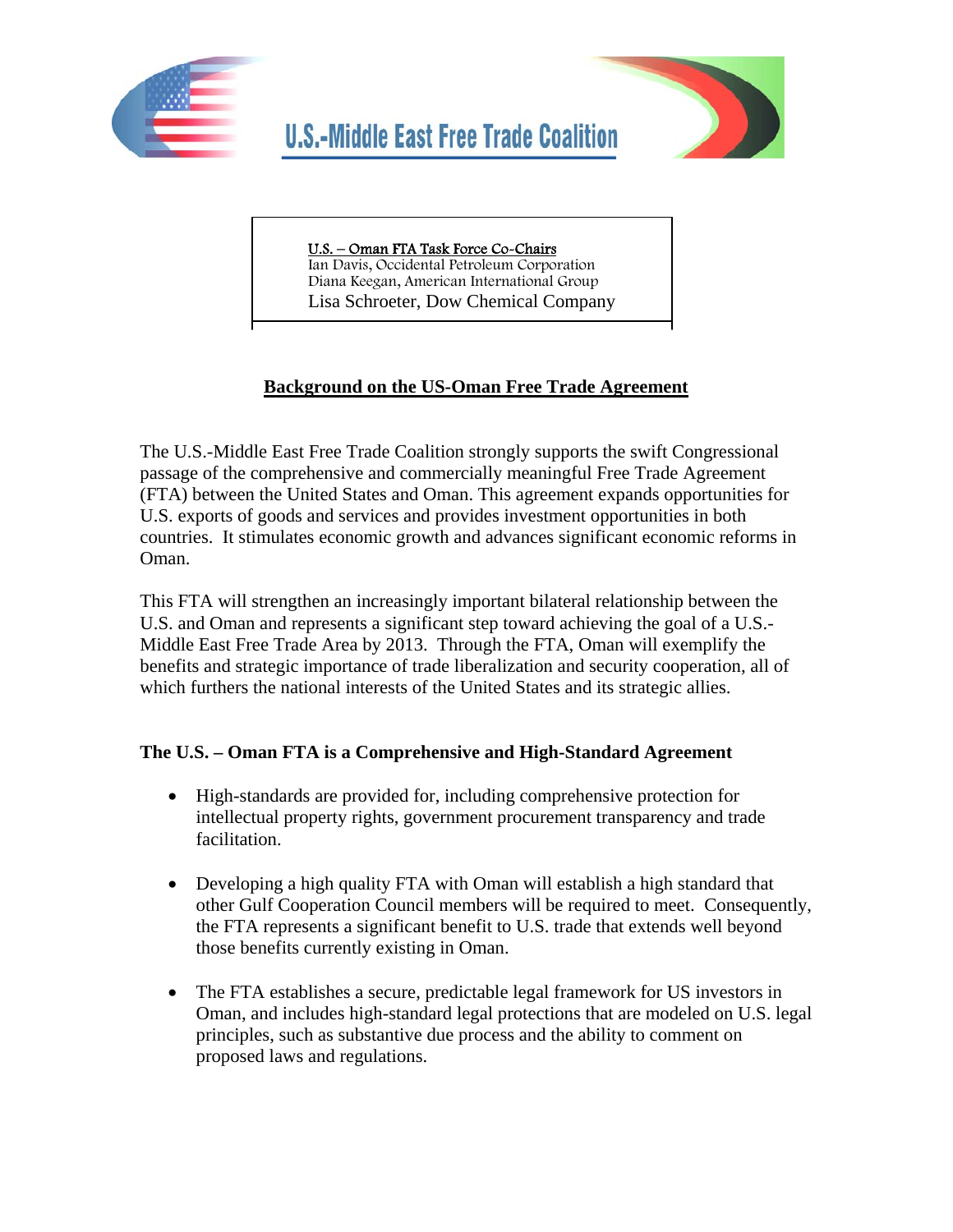

### **Background on the US-Oman Free Trade Agreement -Page 2-**

#### **The FTA Creates and Expands Opportunities for U.S. Goods and Services**

- The U.S.-Oman FTA will broaden and strengthen the bilateral commercial relationship between the United States and Oman beyond the approximate \$748 million generated in two-way trade during 2004. 100% of bilateral trade in consumer and industrial products will become duty-free under this agreement.
- The U.S.-Oman FTA will build upon the Trade and Investment Framework Agreement signed between our two countries on July 7, 2004, and will spur continued growth of U.S. foreign direct investment, which in 2003 was \$358 million, a substantial increase from \$193 million in 2002.
- In addition, the FTA will increase the competitiveness of U.S. exporters and service providers in the Omani market, providing for an increased market share for U.S. manufacturers and service providers. In 2004, U.S. goods exports were \$330 million, up 2.3% from 2003.
- Oman is a likely market for U.S. oil and gas equipment and services, transportation equipment, water and environmental technology, medical equipment, electrical and mechanical equipment, power generation and transmission equipment and services, telecommunications equipment and services, franchising and U.S. poultry and beef.

#### **Encourages Greater Political and Economic Reforms**

- In 1997, Omani laws were enacted; guaranteeing Omani women equal rights in both education and employment. Women have the right to vote and run for office in Consultation Council elections which are held every 4 years.
- In 1992, in an attempt to balance growth in the non-oil sector with concern for its natural resources, Oman developed a national conservation strategy, which was subsequently approved by the Council of Ministers and spells out the need and procedures for incorporating environmental considerations into development plans.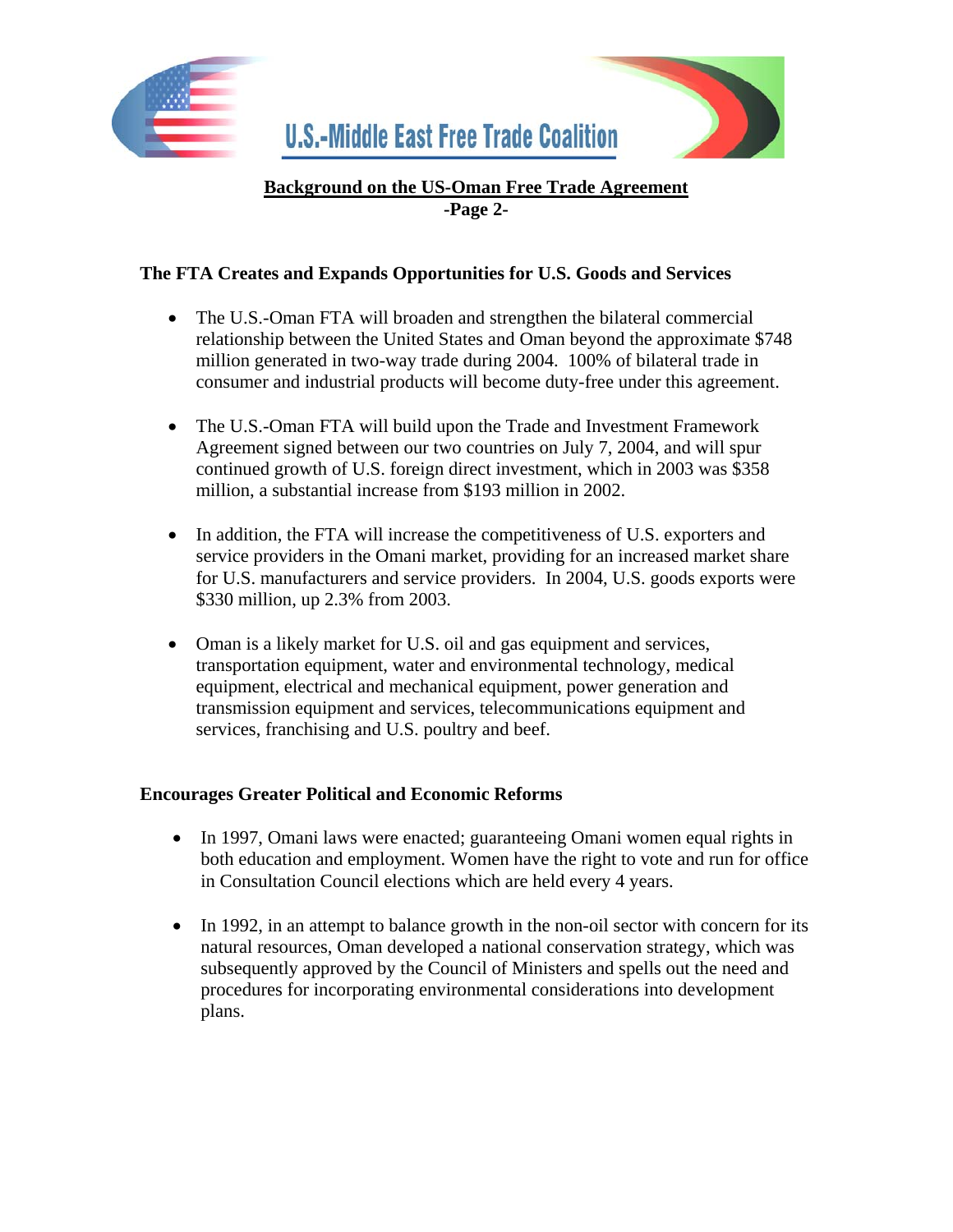

### **Background on the US-Oman Free Trade Agreement -Page 3-**

- In 1994, Oman became a member of the International Labor Organization (ILO) and has satisfied various labor-related accession requirements for membership in the WTO. In 2003, for example, the government adopted its first comprehensive labor law that allows workers the right of association and to pursue labor disputes in court. That law abolished the 1973 prohibition on the right to strike.
- The U.S.-Oman FTA advances modernization programs implemented by Sultan Qaboos bin Said al Said. In accordance with its accession to the WTO in 2000, Oman announced its intention to eliminate mandatory shelf-life standards for shelf-stable foods and to adopt internationally recognized Codex standards for the labeling of prepackaged food. Additionally, as part of its WTO accession, Oman has adopted derogations to the Gulf Cooperation Council patent law to comply with its obligations under the TRIPS Agreement and has committed itself to begin negotiations to join the WTO Agreement on Government Procurement. In 2004, Oman removed its temporary ban on imports of U.S. poultry and poultry products.

#### **Supports an Important Strategic Ally in the War on Terrorism and Increases Momentum for a Middle East Free Trade Agreement by 2013**

- The United States has maintained relations with the Sultanate since the early years of American independence. A treaty of friendship and navigation, one of the first agreements of its kind with an Arab state, was concluded between the United States and Muscat in 1833.
- Oman supported the 1979 Camp David accords and was one of three Arab League states that did not break relations with Egypt after the signing of the Egyptian-Israeli Peace Treaty in 1979. In April 1994, Oman hosted the plenary meeting of the Water Working Group of the peace process, the first Gulf state to do so.
- Oman occupies a strategic location on the Strait of Hormuz at the entrance to the Persian Gulf. Following the Iranian Revolution and the Soviet invasion of Afghanistan, Oman was the first of the Gulf States to formalize defense ties with the U.S. Oman has been a party with the U.S. to a military cooperation agreement since 1980, which was recently renewed in 2000. The Oman-U.S. Facilities Access Agreement proved crucial to the protection of Kuwaiti tankers in 1987-